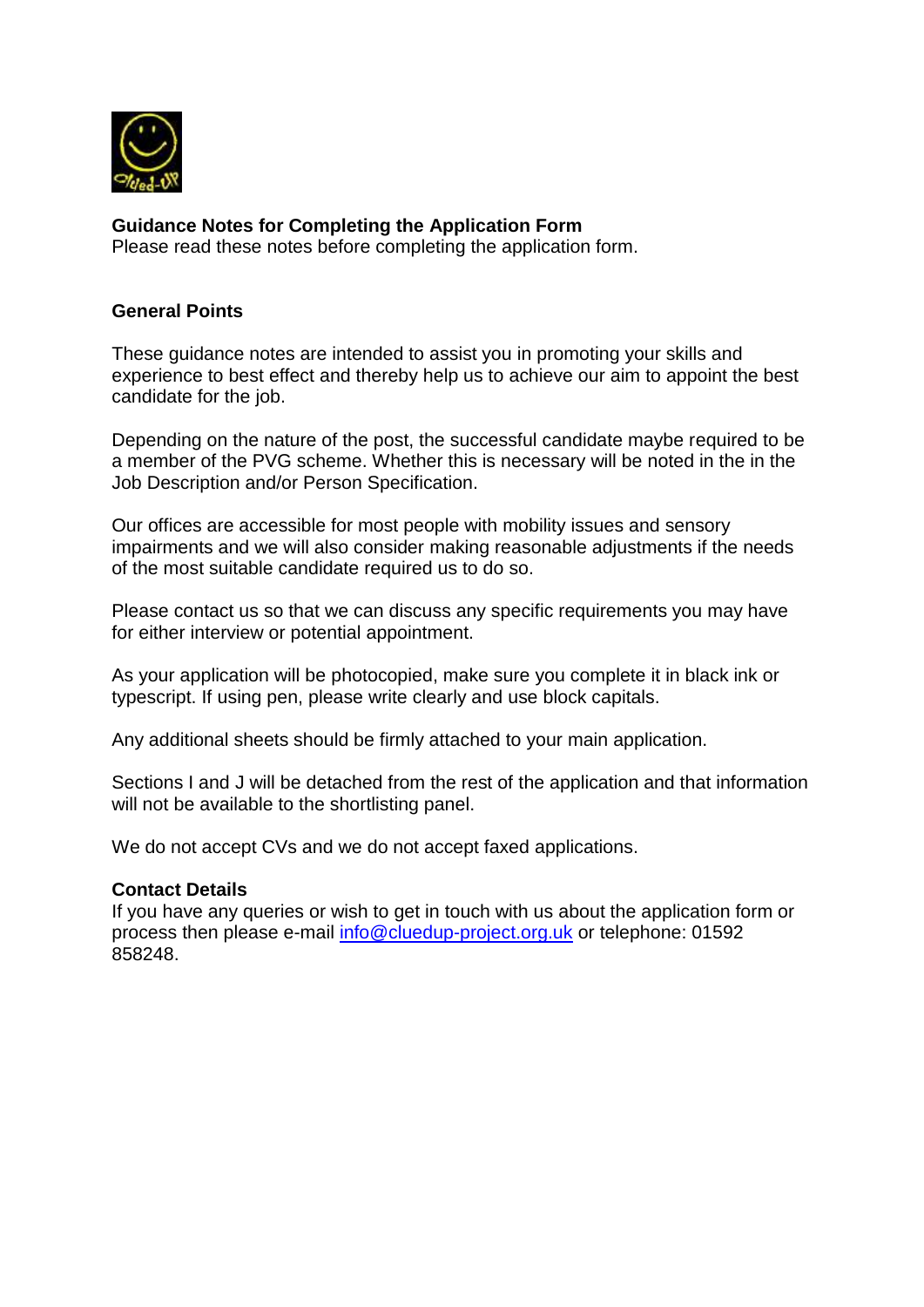## **Specific Points Section A – Personal Details**

Please fill in your work telephone number only if it is convenient for us to contact you at your place of work. Any such contact would be made with the utmost discretion.

#### **Section B – Education & Training**

Any essential or desirable qualifications will be specified in the Person Specification. If you do not fully meet the qualification requirements, but have substantial experience, your application may still be considered however you will need to indicate in Section F - Supporting Statement how your experience equates to any specified qualifications.

As well as telling us about any exams or assessments you have passed, you should also provide information in this section on any relevant courses that you have attended.

#### **Section C – Employment Record**

The form asks you to give details, to the nearest month and year, of previous jobs held. Start with the most recent. Make sure you account for any gaps in your employment record.

You may have developed relevant skills through unpaid work or bringing up a family. These details should be included on the form, particularly where the experience has helped you develop skills and abilities that we have asked for in the Person Specification.

If you are currently not in employment you can leave the Date Left and Notice Period areas unanswered – all other areas require an answer.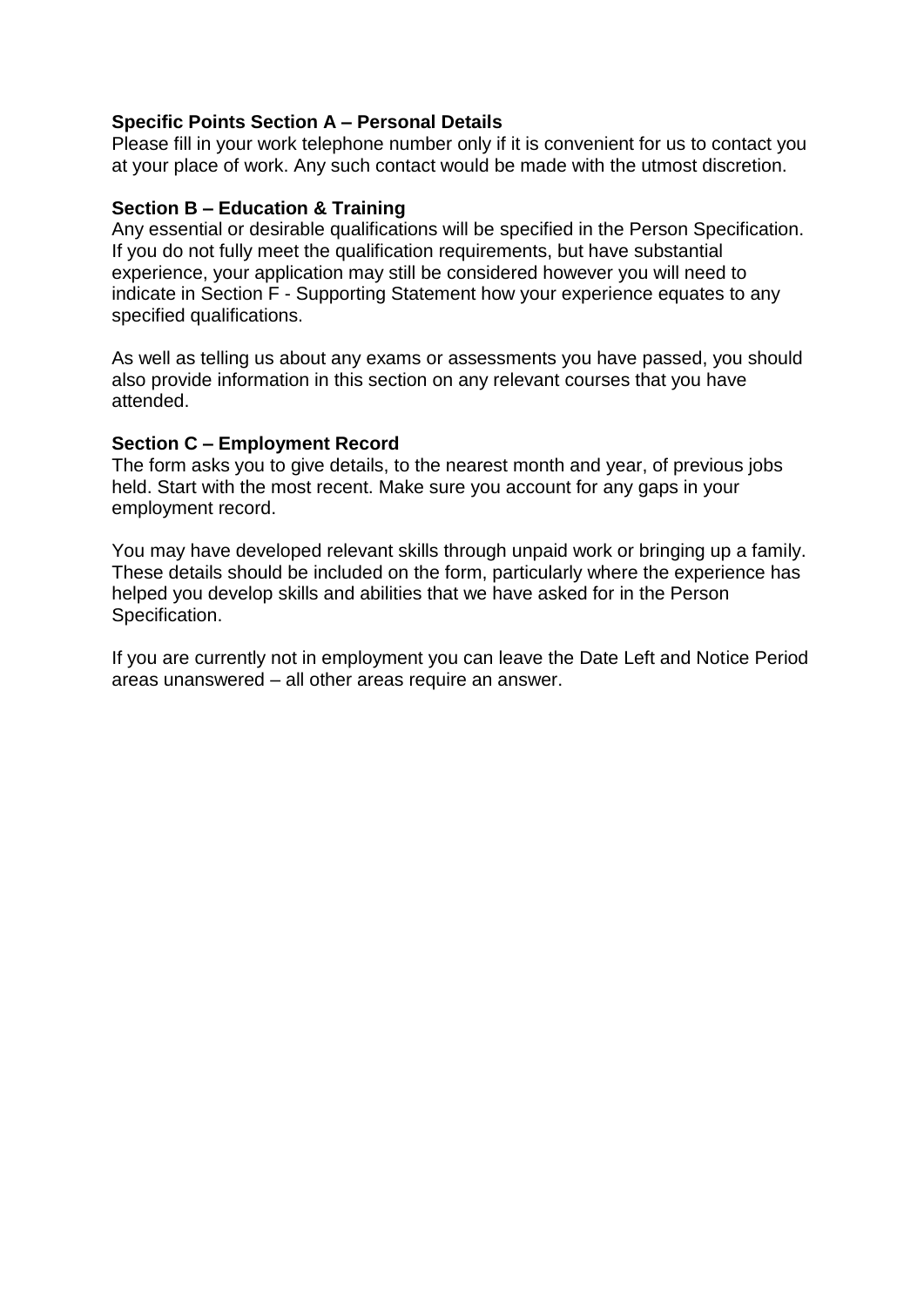#### **Section D – Supporting Statement**

This section gives you the opportunity to demonstrate why you are suitable for the post. Before completing it, refer to the Job Description and the Person Specification.

The Job Description is an outline of the main duties of the post and the Person Specification is a description of the skills, experience and competencies necessary to carry out these duties. In this section of the form, it is essential that you relate your experience to the information given in both these documents.

Make sure you give specific examples. This means telling us what **you** did in your job rather than what the team or organisation did. Give concrete examples which **demonstrate** you have a particular skill, rather than just saying that you have it. As a minimum, address all of the points identified in the Person Specification.

#### **Section G - References**

You are asked to supply details of references that cover the last 3 years of your employment and one should be your current line manager. If you are self-employed or unemployed, your last employer should be named.

If you have had voluntary or unpaid experience, you could include the Chairperson of the governing body or management committee among your references. If you can only provide the names of friends as referees, do complete the rest of the application and tell us why you can only supply personal referees.

#### **Section H – Health Information**

Please indicate if any information you disclose here falls within the scope of the Equality Act 2010 (see Equal Opportunities Monitoring Sheet for more information).

#### **Section I – General Information**

The provisions of the Rehabilitation of Offenders Act makes it illegal for employers to refuse to employ a person because he or she has a "spent" conviction as defined by the Act, although you should still declare any unspent cautions, convictions or bindovers you may have.

Some posts are exempt from the provisions of the Act and if the post for which you are applying is exempt, it will state this on the background information sheet accompanying the job description. In this case you should declare **any and all**  cautions, convictions or bindovers.

The fact that you may have a criminal record does not automatically prevent you from being considered for a job. We will take into account the nature of the offence, when it happened and if it is relevant to the job. If you are short listed, this will be discussed with you at interview.

#### **Section J – Equal Opportunities Monitoring**

We have an equal opportunities policy and we need to continually monitor its' effectiveness. We ask applicants to supply certain information in order to help us do so. The information is confidential and is not seen by the recruitment panel. The statistics we produce from this information shows the profile of applicants we attract